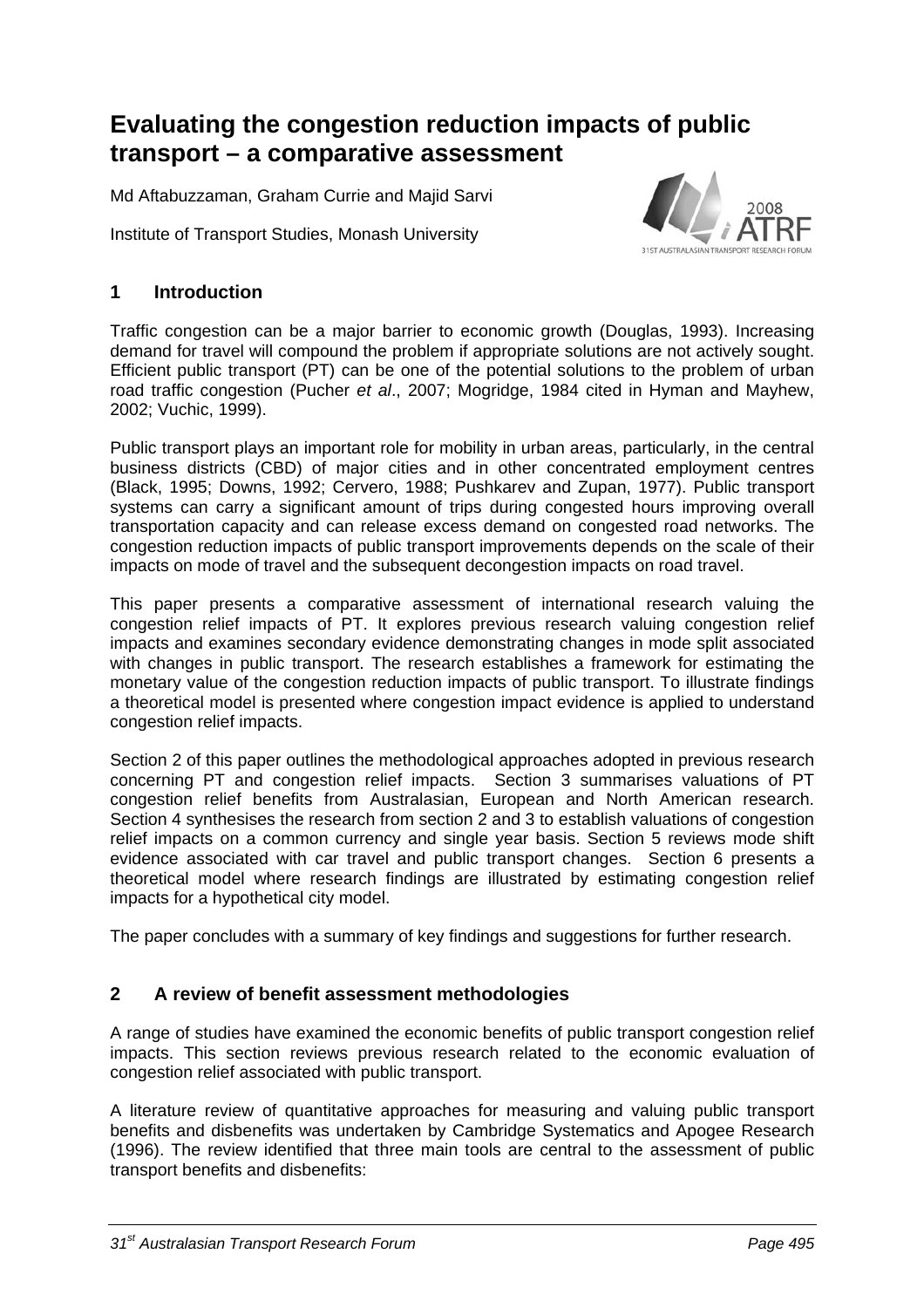- travel demand models
- transport cost analysis techniques
- transport sketch planning and impact spreadsheets.

A report by ECONorthwest and PBQD (2002) provided practical methods in the framework of cost-benefit analysis for estimating the benefits and costs of a typical public transport project. The report noted that a public transport improvement affects the user costs of alternative modes due to the interconnected nature of the typical urban transport network. The report suggests that under congested conditions, even small changes in vehicle volumes can have significant effects on the performance of the roadway. Travel time and vehicle operating costs are affected and can be estimated as follows:

- changes in travel time can be calculated from volume-delay relationships which are embedded in the traffic assignment element of transport planning models. These can be monetised by using a standard value of time (as a percentage of standard average wage rate).
- vehicle operating cost can be estimated from the information provided by motoring organisations (e.g. the American Automobile Association etc.) who perform research calculating the cost of operating automobiles of various types.

Research on the economic implications of congestion was conducted by Weisbrod *et al*. (2001). Estimation of the economic cost savings for road users (the traditional user impacts) associated with urban roadway congestion reduction can be determined from the difference of use time and vehicle operating costs in base and project cases. Their methodology for estimating user time and expense costs can be described in the following steps:

- 1. **Trip Data:** It is first necessary to obtain zone-to-zone trips matrices to show the number of trips corresponding to each origin-destination pair of traffic analysis zones.
- 2. **Travel Time and Distance Data:** Transport planning models typically include zoneto-zone matrices of travel distances and mean travel times. These travel time and distance data together with trip data can be used to calculate vehicles hours of travel and vehicle miles of travel.
- 3. **Unit Travel Costs:** The components of unit travel costs (costs of driver time and vehicle operating expenses) are obtained from standard sources. Unit cost factors are multiplied by the travel time, distance, and trip data to calculate aggregate user time and expenses.

The Australian Transport Council (2006) present national guidelines for urban transport project evaluation. Their method for estimating decongestion benefits is essentially the same as that as is the New Zealand approach (LTNZ, 2005).

Beimborn *et al*. (1993), in reviewing the principles and issues for public transport benefit measurement, provided a framework for benefit analysis and described measurement techniques. Their study proposed that traffic congestion relief benefits for auto users in terms of travel time savings can be estimated through an enhanced consumer surplus technique. The enhanced consumer surplus can be estimated by using appropriate travel forecasting models in which the trip distribution and model split steps are based upon roadway disutilities that are appropriate for the amount of traffic congestion. The technique measures the decrease in disutility of travel in units of time (i.e. the increase of consumer surplus) for an alternative public transport system as compared to a base system. Again travel time savings are converted to monetary units by multiplying by the value of time.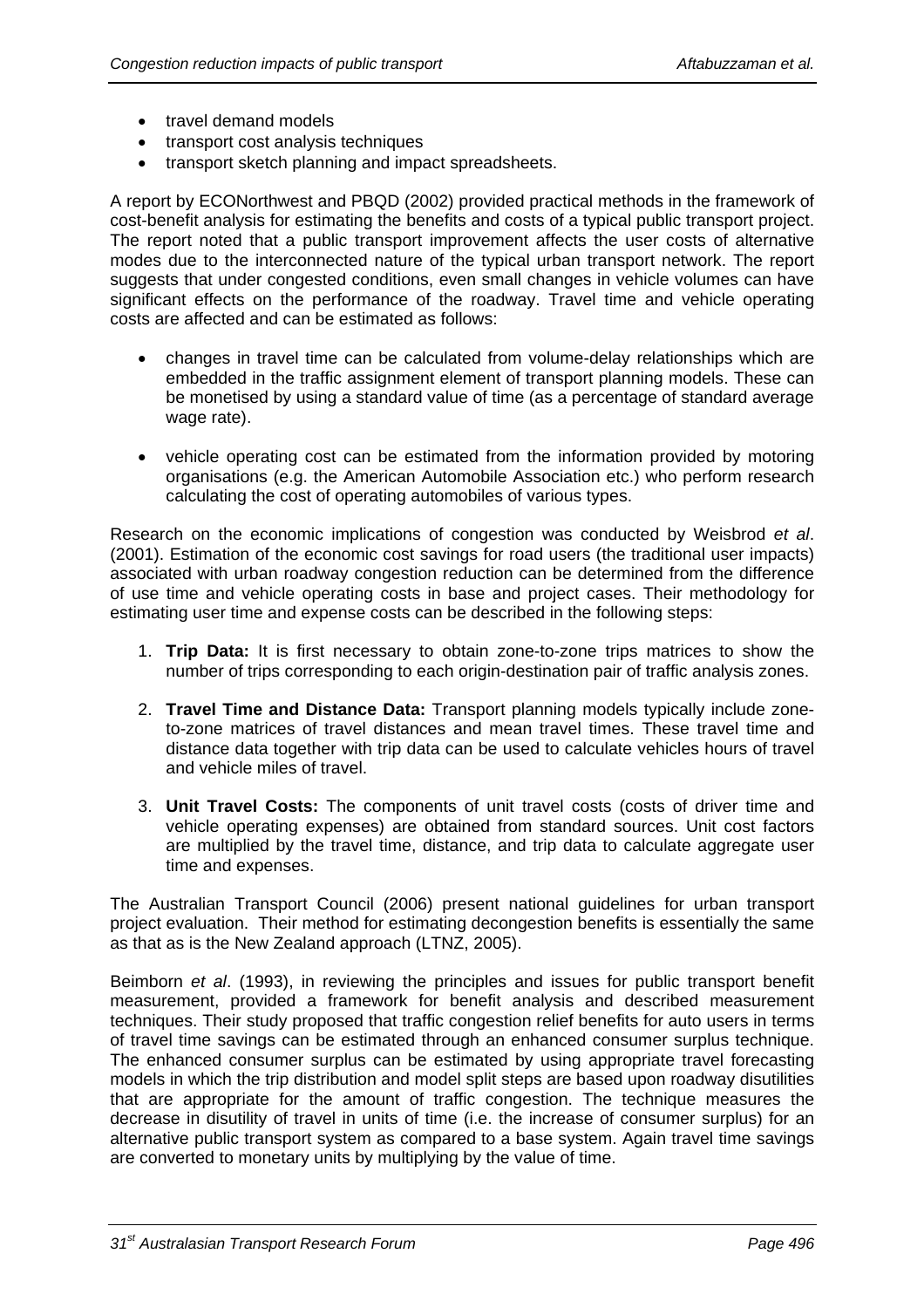An estimation of the congestion reduction effects of public transportation was made in a study of 85 cities (Schrank and Lomax, 2005). The report determined the delay benefits by assuming the question "what if all transit riders were in the general traffic flow instead of on public transport?" The additional shifted traffic would clearly increase congestion on road networks. The number of additional roadway traffic was calculated by dividing the number of existing PT users by car occupancy factor. In the 85 North American urban areas studied, there were approximately 43 billion passenger-miles of travel on public transport systems in 2003. Ridership ranged from 17 million in the small urban areas to about 2.7 billion in the very large areas. Overall, if riders did not use public transport systems they were estimated to cause an additional roadway delay of approximately 1.1 billion hours (a 29 percent increase in delay) and an additional congestion cost of \$18 billion (US\$, 2005) [\(Table 1](#page-2-0)).

<span id="page-2-0"></span>

|                         |                 |                                                     |                                        | Delay reduction due to public transport   |                                |                              |  |
|-------------------------|-----------------|-----------------------------------------------------|----------------------------------------|-------------------------------------------|--------------------------------|------------------------------|--|
| <b>Population Group</b> |                 | Annual average<br>travel (millions of<br>pax-miles) | Annual delay<br>(millions of<br>hours) | Delay reduction<br>(millions of<br>hours) | Proportion<br>of base<br>delay | Savings<br>(US\$<br>million) |  |
| Very Large $(n=13)$     |                 | 2,718                                               | 2.526                                  | 919                                       | 36%                            | 15,289                       |  |
| Large                   | $(n=26)$        | 233                                                 | 875                                    | 148                                       | 17%                            | 2,485                        |  |
| Medium                  | $(n=30)$        | 58                                                  | 288                                    | 27                                        | 9%                             | 444                          |  |
| Small                   | $(n=16)$        | 17                                                  | 34                                     | 2                                         | 4%                             | 25                           |  |
| <b>Total</b>            | ( <i>n</i> =85) | 43,403                                              | 3,723                                  | 1,096                                     | 29%                            | 18.243                       |  |

|  |  | Table 1 - Increase in delay if public transport service were eliminated - 85 areas |
|--|--|------------------------------------------------------------------------------------|
|  |  |                                                                                    |

*Source: Schrank and Lomax (2005)* 

Nelson *et al*. (2006) estimated both the total system benefit to PT users and congestion impact to motorists of PT in Washington DC. The study used a regional travel demand model and calculated the aggregate welfare change by reducing public transport supply to zero. The decline in traveller welfare minus the savings in operating costs was interpreted as a measure of benefits of the existing system. The study tested three scenarios: eliminating bus and rail separately, and eliminating both modes together. Shutting down both modes simultaneously produced an estimate of motorists' congestion reduction benefits of \$736 million (US\$, 2000) annually.

In summary two principal measurement approaches are adopted, those based on transport models and those from other indirect approaches. These are summarised in [Table 2](#page-2-1).

<span id="page-2-1"></span>

| Table 2 – Summary of economic estimation methods for roadway congestion reduction |
|-----------------------------------------------------------------------------------|
| impacts of public transport                                                       |

| <b>Estimation method</b>             | <b>Description</b>                                                                                                                                                                                                                                                                                                                              |
|--------------------------------------|-------------------------------------------------------------------------------------------------------------------------------------------------------------------------------------------------------------------------------------------------------------------------------------------------------------------------------------------------|
| Transport system<br>model            | Transport system models are used to simulate and forecast the effects of<br>transport facilities and services on trip generation, mode split, trip routing, travel<br>times and travel costs. The output from the model (the travel time savings in time<br>units) is multiplied by a value of time to quantify the benefits in monetary terms. |
| Indirect<br>measurement<br>technique | Indirect measurement techniques measure the effects of existing transport<br>facilities and service through analysis of historical data/ user impacts through<br>surveys of travellers, nearby business or both as well as through secondary<br>data.                                                                                           |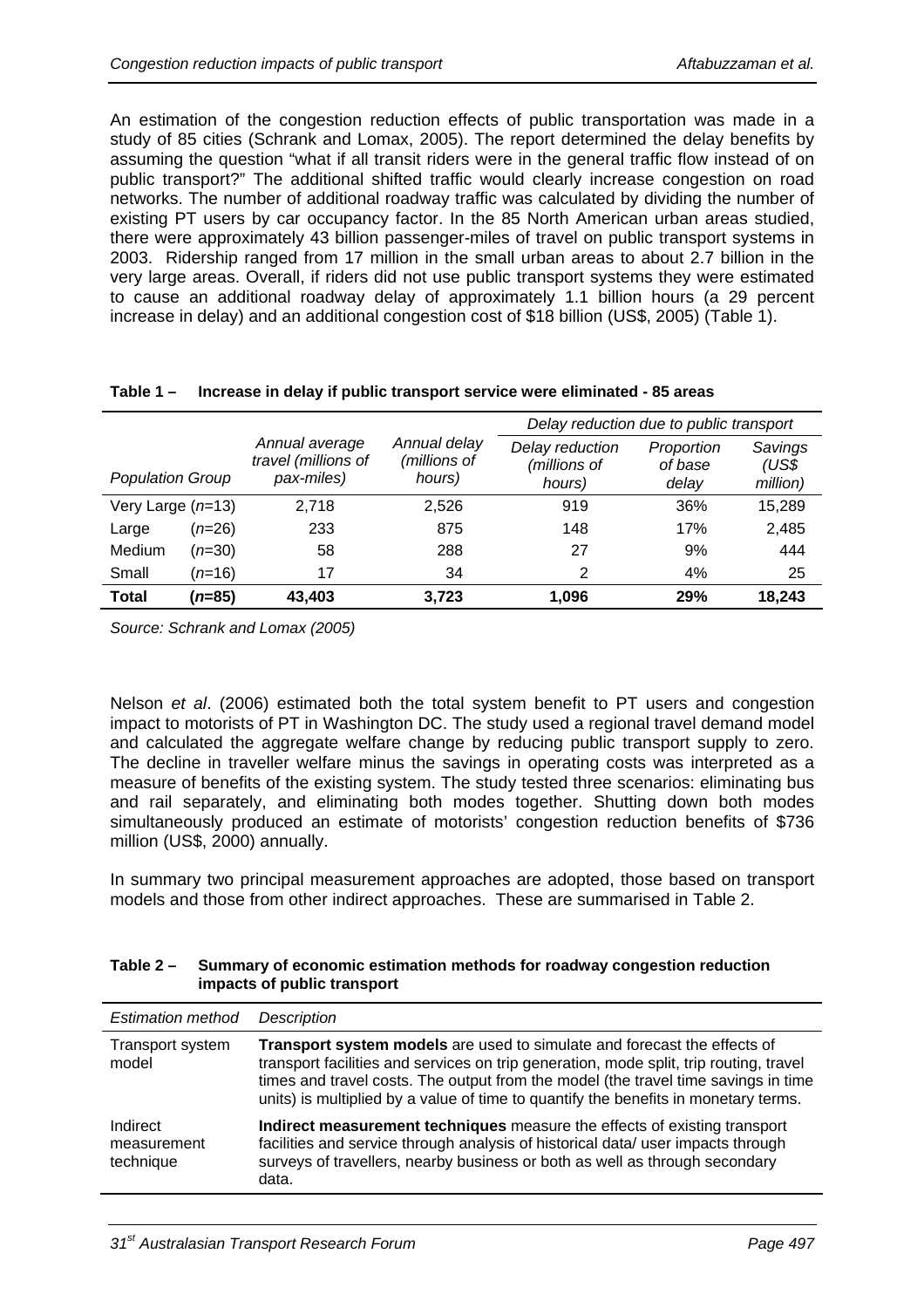As an example of the indirect measuring technique,

- Increase in road traffic congestion from the cessation of public transport  $=$ Number of passengers diverted to car  $\div$  Car occupancy rate  $\times$  Average motor vehicle trip distance × Estimated road decongestion benefit
- Benefits to private motorists remaining after an improved public transport system = Estimated quantity of road traffic removed from the road system × Estimated changes in travel speed × Value of travel time for car occupants.

# **3 Congestion relief valuation – A summary of evidence**

This section reviews international evidence where public transport decongestion benefits were valued to better understand the range and types of impacts studied.

### **3.1 Australasian evidence**

Congestion relief associated with the provision of Sydney CityRail services was quantified by investigating the cost and benefits associated with the hypothetical cessation of CityRail services (Karpouzis *et al*., 2007). The study used a second best alternative mode approach. This assumed that journeys would divert from rail to road (about 53% to car, about 42% to bus) and walking (about 5%). A traffic congestion relief benefit of 30.5 cents (Aus\$, 2007) per car kilometre and 104.0 cents (Aus\$, 2007) per bus kilometre was derived. The study estimated the total cost of additional congestion at \$740.5 million p.a. (Aus\$, 2007) if CityRail services were removed.

A preliminary study was conducted by Thornton (2001) for the scoping study of a very high speed train in Eastern Australia. This used a road decongestion value of 28 cents per vehicle-kilometre (Aus\$, 2001) diverted to rail in metropolitan areas.

The Department of Infrastructure, Victoria, 2005 (cited in ATC, 2006) suggests a generalised unit decongestion value of 17 to 90 cents (\$Aus, 2004) per vehicle-kilometre (vkm) of reduced car travel. The value covers both time and vehicle operating cost changes.

Estimates of decongestion benefits (the reduced congestion costs experienced by remaining road users due to removal of a marginal vehicle) were made by Land Transport NZ (LTNZ, 2005). The average congestion cost saving was Auckland NZ\$1.190 / vkm and Wellington \$0.911/ vehicle-kilometre. This is adjusted for induced traffic effects.

#### **3.2 European evidence**

A procedure for assessing the road decongestion benefits arising from the reduction in car traffic was developed by the UK Department of Transport (2007). This study valued the decongestion benefit as the savings of travel time and other externalities due to the removal of a vehicle kilometre of car travel from a road. The marginal external costs for cars were considered as the decongestion benefits. Decongestion benefits were estimated for "A" (or major) Roads as 53.4 pence (UK£, 2007) per km (including travel time and vehicle operating costs) and 98.4 pence (UK£, 2007) per vehicle-kilometre (including travel time penalty, vehicle operating costs and other externalities such as accidents, noise, infrastructure damage, local air quality and greenhouse gases).

According to Sansom *et al*. (2001), the congestion benefits of 'major-rail based urban public transport' per car-kilometre removed from the road network range from 12.7 to 50.8 pence per PCU-km (in 1998 prices; PCU = passenger car unit).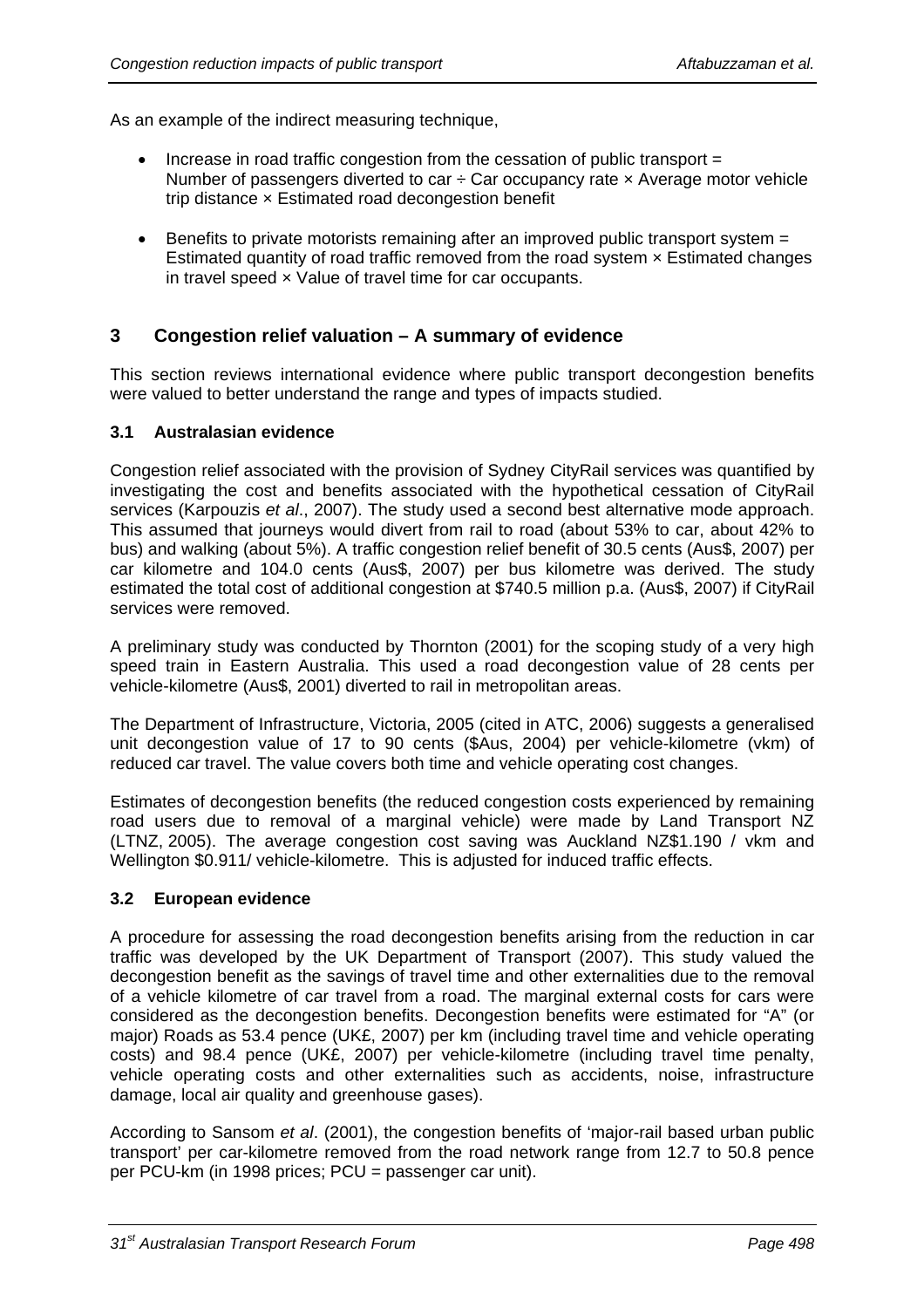Newbery (1990) estimated congestion costs for Britain by using values from the marginal congestion cost associated with traffic speed-flow relationships. Marginal congestion cost estimates ranged from 0.26 p/PCU-km for motorways to 36.37 pence per PCU-km (UK£, 1990) for urban central peak roads.

Lobé (2002) estimated the congested costs of Brussels by using STRATEC demand models. The model estimated a marginal congestion cost (i.e. the benefits of removing a marginal vehicle from the traffic stream) of 0.09 € per PCU-km.

## **3.3 North American evidence**

Research estimating congestion reduction benefits from reduced vehicle traffic by Litman (2003, 2006) reviewed several measurement methods and proposed an "easier approach". The approach is to assign a monetary value to reduced vehicle travel, typically estimated at 10-30 cents (\$US, 1996) per urban peak vehicle-mile, for calculating congestion reduction benefits. Skolnik and Schreiner (1998*)* used the midpoint of Litman's value (20 cents) for congestion benefit calculation of public transport.

Marginal costs of roadway use studied by FHWA (2000) reflect the changes in total costs associated with an additional increment of travel. The study estimated the congestion costs associated with an additional mile of travel on an urban interstate highway for passenger vehicles as 7.7 cents (i.e. 4.8 cents per kilometre) (US\$, 2000).

# **4 Synthesis of congestion relief values**

[Table 3](#page-5-0) summarises the evidence presented above. Results have been standardised to comparable terms by adjusting for currency (to Australian Dollars) and year of estimate (using Australian CPI indices). Standardised value show a considerable range. Congestion impacts per reduced car km range between 4.4 and 151.4 cents with an average of 46.2 cents. The highest valuations are associated with "A" roads in Greater London and also for "heavy congestion" in the Melbourne, Australia context. In both these cases travel time and vehicle operating cost impacts have been considered. The lower valuations of congestion relief impacts are associated with Christchurch, UK motorways and non-major roads of small urban areas, and USA urban interstate highways. One possible explanation for low congestion relief benefit values for small urban areas is that they witness relatively low volume of traffic in comparison to their big counterparts and hence, the unit congestion relief benefits are less. UK motorways and USA urban interstate highways having relatively big capacity compared to roads in urban cental areas witness less congestion and therefore unit congestion relief benefits are small.

[Figure 1](#page-6-0) illustrates the average decongestion value assuming a linear relationship with public transport supply (measured here as the number vehicle-kilometres removed). The figure is the linear interpolation of the average decongestion value (42.6 cents) of [Table 3.](#page-5-0)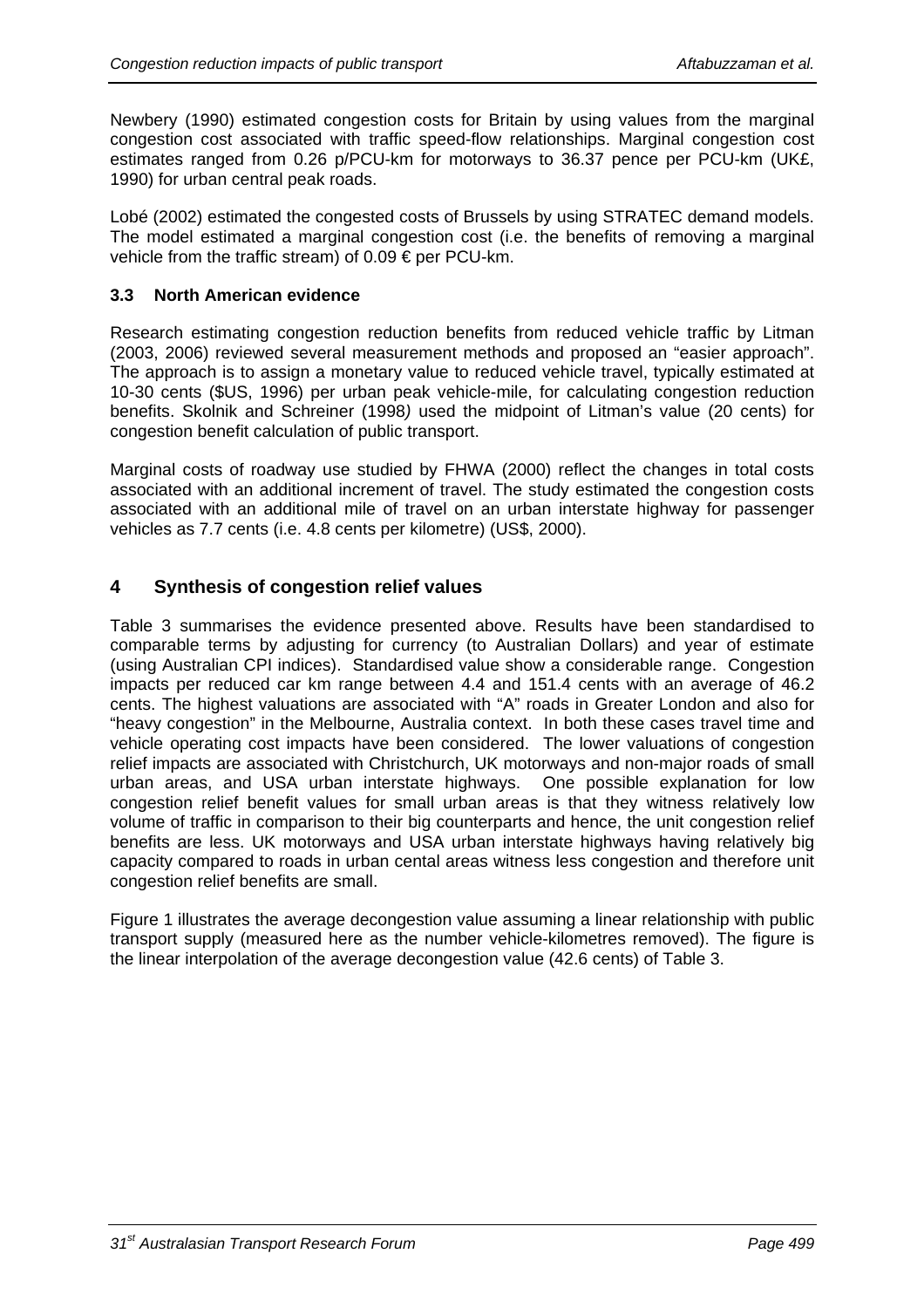|                    |  |                                     |                                       |                  | Standardised value                             |                        |                                                           |
|--------------------|--|-------------------------------------|---------------------------------------|------------------|------------------------------------------------|------------------------|-----------------------------------------------------------|
| City / Country     |  |                                     | Original value per<br>auto vehicle-km | Original<br>vear | in Australian cents<br>$(2008 \text{ rate})^*$ | Source                 | Comments                                                  |
|                    |  | Heavy congestion                    | A90.0¢                                |                  | 100.8                                          |                        | Includes both travel time (TT) and                        |
| Melbourne          |  | Moderate congestion                 | A64.0¢                                |                  | 71.7                                           |                        | vehicle operating costs (VOC)                             |
|                    |  | Light congestion                    | A17.0 $\phi$                          | 2004             | 19.0                                           | ATC (2006)             | benefits                                                  |
| Sydney             |  |                                     | A30.5 $\phi$                          |                  |                                                | Karpouzis et al.       |                                                           |
|                    |  |                                     |                                       | 2007             | 31.4                                           | (2007)                 | Includes both TT and VOC benefits                         |
|                    |  | Sydney and other metropolitan areas | A28.0 $\phi$                          | 2001             | 33.9                                           | Thornton (2001)        | Includes both TT and VOC benefits                         |
| Auckland           |  |                                     | NZ59.5 $¢$                            |                  | 62.2                                           |                        |                                                           |
| Wellington         |  |                                     | NZ45.6 $\phi$                         |                  | 47.6                                           |                        |                                                           |
| Christchurch       |  |                                     | NZ $4.21¢$                            | 2002             | 4.4                                            | LTNZ (2005)            | Includes TT benefit only                                  |
|                    |  | Motorways                           | UK 5.7p                               |                  | 16.2                                           |                        |                                                           |
| Urban conurbations |  | A roads                             | UK 53.4p                              |                  | 151.4                                          |                        |                                                           |
|                    |  | Other roads                         | UK 26.2p                              |                  | 74.3                                           |                        |                                                           |
| Other urban areas  |  | A roads                             | <b>UK 22.2p</b>                       |                  | 62.9                                           | Department for         |                                                           |
|                    |  | Other roads                         | UK 5.6p                               | 2002             | 15.9                                           | Transport (2002)       | Includes both TT and VOC benefits                         |
| <b>Brussels</b>    |  |                                     | $0.09 \in$                            | 2002             | 17.6                                           | Pascale (2002)         | Includes TT benefit only                                  |
| <b>USA</b>         |  |                                     | US<br>4.8 <sub>c</sub>                | 2000             | 8.0                                            | FHWA (2000)            | Includes TT benefit only                                  |
| <b>USA</b>         |  |                                     | US $12.4¢$                            | 1996             | 21.8                                           | Litman (2003,<br>2006) | Includes both TT and VOC benefits<br>(average urban peak) |
| Average            |  |                                     |                                       |                  | 46.2                                           |                        |                                                           |

## **Table 3 – Summary of decongestion benefit rates (values per km of reduced auto travel)**

<span id="page-5-0"></span>*\* The values of other currencies were converted to Australian cents by using the average of last 5 years' exchange rate of Reserve Bank of Australia (2008)*  and all values were converted to 2008 terms using consumer price index of Australian Bureau of Statistics (2008).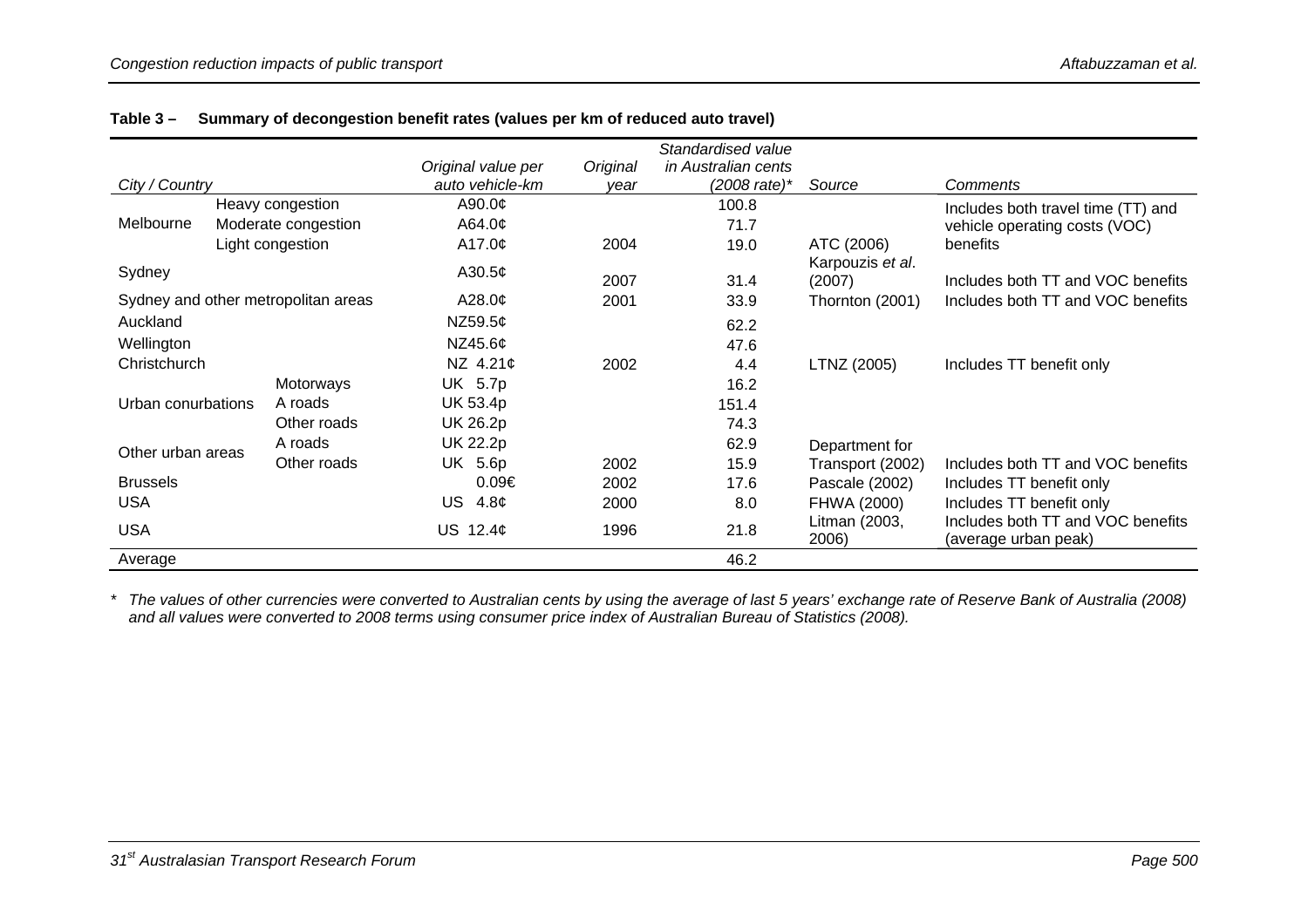

#### <span id="page-6-0"></span>**Figure 1 – Congestion reduction benefit resulting from reduction of vehicle kilometres travelled due to public transport**

# **5 Travel mode shift evidence**

This section examines revealed and stated evidence where travel behaviour acted to change urban traffic congestion in relation to public transport. Its aim is to establish evidence which might better inform the assessment of congestion relief impacts.

## **5.1 Removing public transport**

This section considers cases where public transport systems have been removed.

Exel and Rietveld (2001) reviewed 13 studies of PT strikes to determine nature and size of travel impacts. Their study showed that most travellers switch to the car either as driver or passenger ([Table 4\)](#page-6-1). Other travellers switch to alternative modes and some trips are cancelled. Mode shift to car driving was 5% to 50% (average 28.6%), mode shift to car lift was 21% to 60% (average 29.6%), shift to other modes was 23% to 60% (average 39.8%) and trip suppression (stop travelling) was between 5% and 15% (average 10.3%).

<span id="page-6-1"></span>

|               |      | Spatial  | РT         | Trips switched to car |       | Trips switched to  | <b>Trips</b> |
|---------------|------|----------|------------|-----------------------|-------|--------------------|--------------|
| <b>Strike</b> | Year | scale    | modes      | Driver                | Pax   | other alternatives | cancelled    |
| New York      | 1966 | Urban    | All        | 50%                   | 17%   | 23%                | 10%          |
| Los Angeles   | 1974 | Regional | <b>Bus</b> | 50%                   | 25%   |                    |              |
| Leeds         | 1978 | Urban    | All        | 5%                    | 60%   | 35%                | 15%          |
| The Hague     | 1981 | Urban    | All        | 10%                   | 25%   | 50%                | 5%           |
| Ile-de-France | 1995 | Regional | All        | 28%                   | 21%   | 51%                | 11%          |
| Average       |      |          |            | 28.6%                 | 29.6% | 39.8%              | 10.3%        |

## **Table 4 – Effects of public transport strikes**

*Source: Exel and Rietveld (2001)*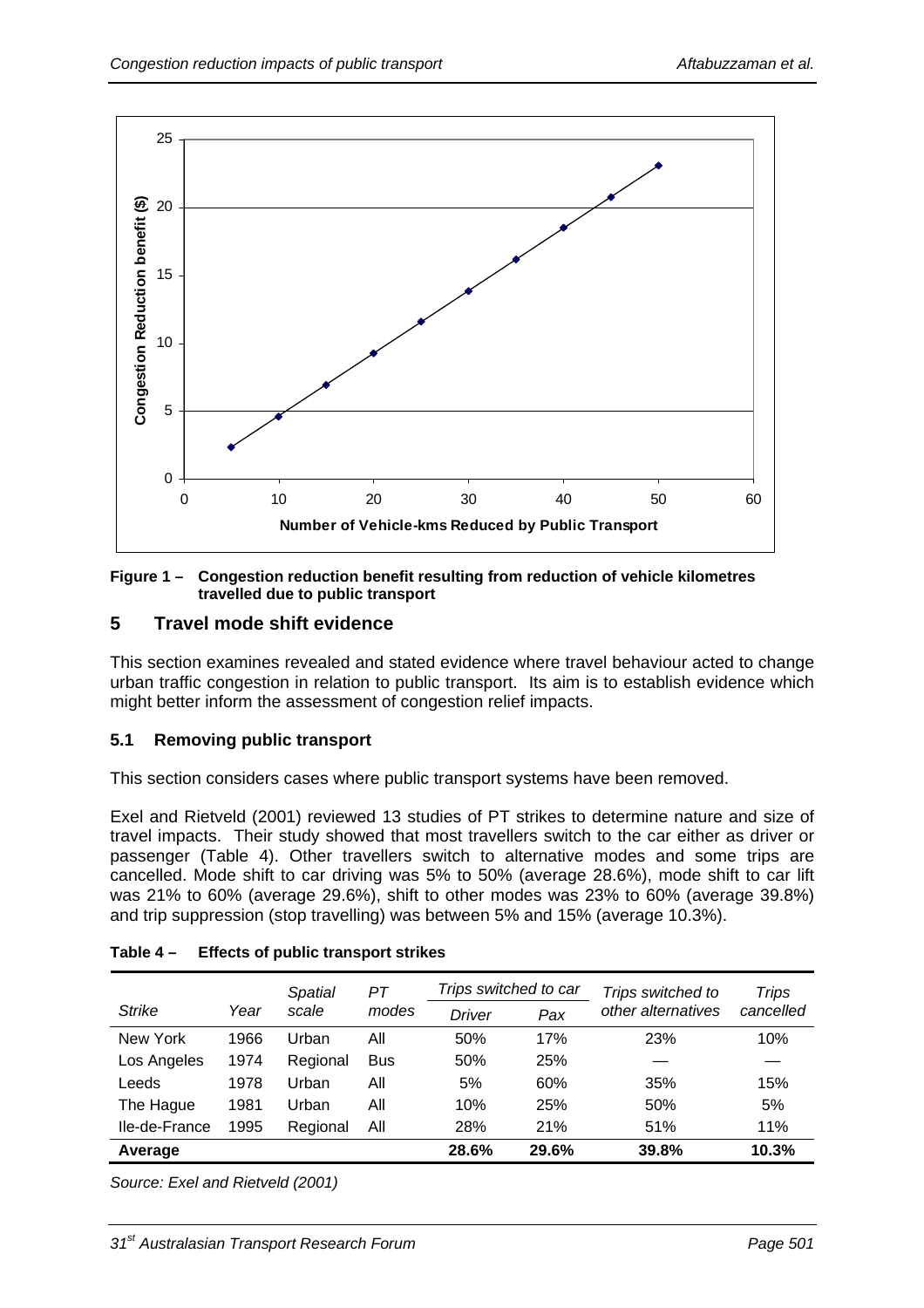In a study examining the choices which public transport riders might make HLB Decision Economics (2003) conducted a survey in Wisconsin, USA. Each individual was asked to indicate how their travel would differ if they did not have access to public transport. The study shows that about 50% public transport users would make trips via an alternative transport mode. Of these, car or taxi would be the likely mode for about sixty percent. [Table 5](#page-7-0), [Table 6](#page-7-1) and [Table 7](#page-7-2) summarise the important elements of the study. The likely mode shift to car driving varied from 7% to 11% (average 9.8%), mode shift to car/taxi riding as passengers varied from 13% to 19% (average 17.6%), using walking, cycling and other modes varied from 12% to 18% (average 16.7%).

| $\mu$ ic J $-$ Undices ir public transport withurawii- commuters |                                       |       |  |  |  |
|------------------------------------------------------------------|---------------------------------------|-------|--|--|--|
|                                                                  | Not able to work                      | 18.5% |  |  |  |
|                                                                  | Look for another job (closer to home) | 22.2% |  |  |  |
|                                                                  | Adjust work hours                     | 4.9%  |  |  |  |
|                                                                  | Work at home                          | 3.4%  |  |  |  |
|                                                                  | Use another means of transport        | 48.0% |  |  |  |
|                                                                  | Other                                 | 3.0%  |  |  |  |

<span id="page-7-0"></span>

*Source: HLB Decision Economics (2003)* 

#### <span id="page-7-1"></span>**Table 6 – Alternative transport modes for those individuals who responded they would make the same trip via an alternative mode (for work purpose riders)**

| Drive a personal vehicle           | 22.2% |
|------------------------------------|-------|
| Ride with family or friends        | 27.9% |
| Use a taxi-cab or other share ride | 12.1% |
| Ride a bicycle                     | 15.0% |
| Walk                               | 19.9% |
| Other                              | 28%   |

*Source: HLB Decision Economics (2003)* 

#### <span id="page-7-2"></span>**Table 7 – Alternative transport modes for those individuals who responded they would make the same trip via an alternative mode (for riders of various journey purposes)**

| Journey purpose         | Use other<br>means of<br>transport | Driving car | Sharing<br>car/taxi | Walking,<br>cycling and<br>other |
|-------------------------|------------------------------------|-------------|---------------------|----------------------------------|
| Work                    | 48.0%                              | 10.7%       | 19.2%               | 18.1%                            |
| Education               | 48.0%                              | 10.7%       | 19.2%               | 18.1%                            |
| Healthcare              | 47.5%                              | 10.5%       | 19.0%               | 18.0%                            |
| Shopping and recreation | 32.7%                              | 7.3%        | 13.1%               | 12.3%                            |
| Average                 |                                    | 9.8%        | 17.6%               | 16.7%                            |

*Source: HLB Decision Economics (2003)*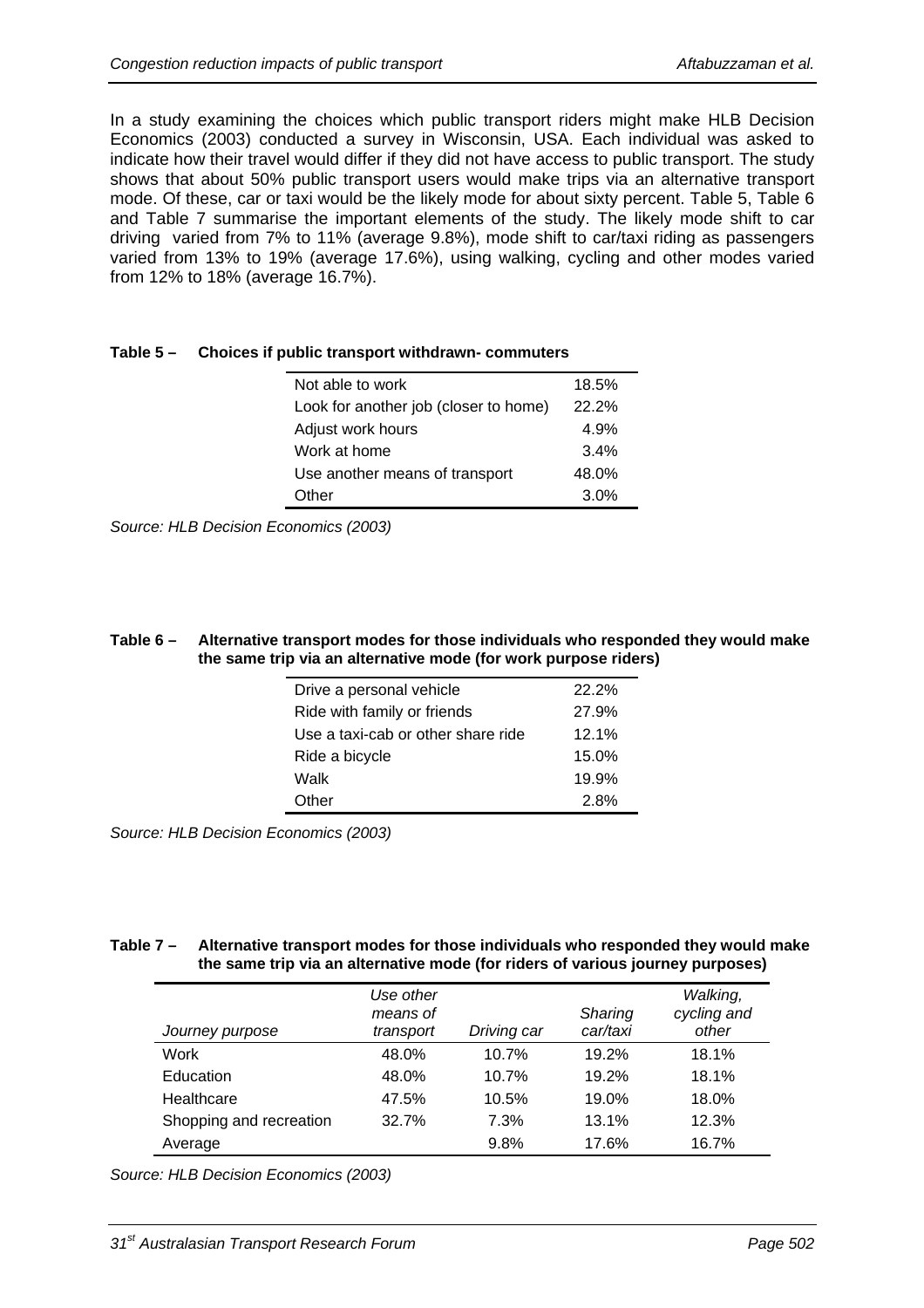These studies demonstrate a range of variation in mode change behaviour if public transport is no longer supplied. Mode shift for car drivers ranged from 5% to 50% (average 20.2%) and mode shift for car passengers ranged from 13% to 60% (average 24.3%) ([Table 8](#page-8-0)).

| Source                        |              | Mode shift<br>(car drivers) |         | Mode shift<br>(car passenger) |  |
|-------------------------------|--------------|-----------------------------|---------|-------------------------------|--|
|                               | Range        | Average                     | Range   | Average                       |  |
| Exel and Rietveld (2001)      | 5%-50%       | 28.6%                       | 21%-60% | 29.6%                         |  |
| HLB Decision Economics (2003) | $7\% - 11\%$ | 9.8%                        | 13%-19% | 17.6%                         |  |
| Average <sup>1</sup>          |              | 20.2%                       |         | 24.3%                         |  |

<span id="page-8-0"></span>

|  | Table 8 - Summary of mode shift for car drivers and passengers |
|--|----------------------------------------------------------------|
|--|----------------------------------------------------------------|

*1- Average of values appearing in [Table 4](#page-6-1) and [Table 7](#page-7-2)*

Litman (2006) noted specific subsets of passengers who might decide to get a lift by car:

- one group rideshares (additional passengers in a vehicle making a trip anyway)
- the other group chauffeurs (additional auto travel specifically to carry a passenger).

Litman suggested that motorists can spend a significant amount of time chauffeuring children to school and sports activities, family members to jobs, and elderly relatives on errands. Such trips can be particularly inefficient if they require drivers to make an empty return trip. Hence while ex-public transport users who drive a car clearly have a direct impact on congestion, those getting lifts may also impact congestion if chauffeuring acts to also increase car travel.

Overall this analysis suggests that removing public transport can result in increased traffic congestion of about a shift of 20.2% [\(Table 8](#page-8-0)) of public transport to car driving. However the work of Litman also suggests that ex-public transport users might also generate extra car travel in the form of chauffeuring trips. There is little data available on how many ex-PT users in this context might be involved in chauffeuring trips. For the purpose of our modelling analysis we assumed half of all trips transferring to a lift in a car might involve chauffeuring. Hence on average based on the results in [Table 8](#page-8-0) an estimate of 32.4% (20.2% car drivers + half of 24.3% car passengers as chauffeuring travellers) PT users might on average act to increase auto travel if public transport were removed. But the interpretation should be used cautiously as the proposed value is an average of a wide range of values from different cities of the world and the methodologies for obtaining these values are different. In addition, public transport strikes manifest short-term effects. In the long-term, the estimated percentage might be higher because people will adjust their travel behaviour to cope with the changed situation (such as trip re-timing, trip redistribution, changes of O-D pattern and travel behaviour).

## **5.2 Improving public transport**

This section considers evidence of mode shift associated with improvements in public transport.

Anlezark *et al*. (1994) examined mode shift outcomes resulting from the introduction of new Transit Link (express bus services) in Adelaide Australia. They also compiled evidence from other new public transport initiatives [\(Table 9](#page-9-0)). They report that about 20% of users are new to public transport and of these the highest proportion are formerly car drivers. Mode shift from car drivers was from 8% to 23% (average 14.1%), mode shift from car passengers was from 1% to 12% (average 5.7%), trip generation was from 8% to 12% (average 9.8%) and diversion from existing public transport was between 64% and 78% (average 68.5%).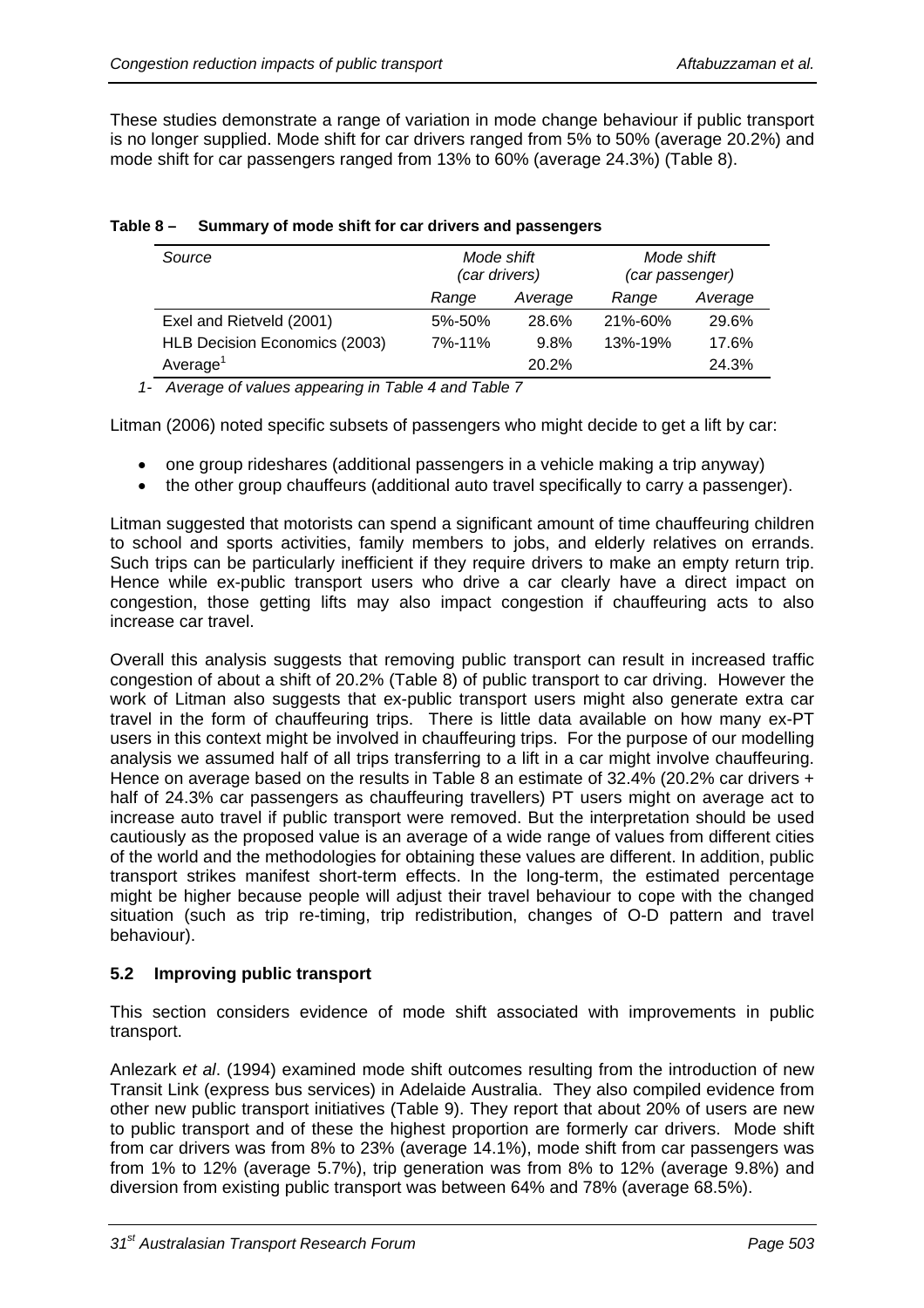<span id="page-9-0"></span>

|                            | Source of Demand |         |            |           |                |  |
|----------------------------|------------------|---------|------------|-----------|----------------|--|
|                            | Mode Shift       |         |            | Diversion |                |  |
| <b>New Service</b>         | Car driver       | Car pax | Generation | from PT   | Redistribution |  |
| Adelaide-Express Bus       | 8.4%             | 4.4%    | 8%         | 78%       | 1%             |  |
| Adelaide-Obahn Busway      | 13.3%            | 5.7%    | 9%         | 67%       | 0%             |  |
| <b>Brisbase Cityxpress</b> | 11.6%            | 11.6%   | 12%        | 65%       | 0%             |  |
| Perth Northern Railway     | 23.0%            | 1.1%    | 10%        | 64%       | 1%             |  |
| Average                    | 14.1%            | 5.7%    | 9.8%       | 68.5%     |                |  |

#### **Table 9 – Comparison of mode change behaviour after the introduction of new public transport services.**

*Source: Anlezark et al. (1994)* 

A review of performance of Bus Rapid Transit (BRT) in Australasia by Currie (2006) reveals that introduction of BRT played a significant role in changing travel behaviour ([Table 10\)](#page-9-1). The percentage of BRT passengers who were previously driving is high in Adelaide (40%). Mode shift from car drivers was from 5% to 16% (average 11.9%).

## **Table 10 – Travel market data for Australasian BRT systems**

<span id="page-9-1"></span>

|                           | Immediate Travel Impacts            |                                   |                                                    |  |  |
|---------------------------|-------------------------------------|-----------------------------------|----------------------------------------------------|--|--|
|                           | Direct corridor ridership<br>growth | % new pax who<br>previously drove | % who previously drove as<br>a total of all riders |  |  |
| Adelaide Busway           | <b>24%</b>                          | 40%                               | 16%                                                |  |  |
| <b>Sydney Transitway</b>  | 56% (47% new journeys)              | 9%                                | 5%                                                 |  |  |
| <b>Brisbane SE Busway</b> | 56% (17% new journeys)              | 26%                               | 15%                                                |  |  |
| Average                   |                                     |                                   | 11.9%                                              |  |  |

*Source: Currie (2005)* 

A number of studies have sought to understand mode shift impacts from fare reduction and service increase policies in the USA (Bates, 1974; Weary *et al*., 1974 cited in McCollom and Pratt, 2004). These studies show diversion from auto ranging from 64% of new riders in Atlanta to 80% of new riders in Los Angeles. The full range of previous modes of travel is shown in [Table 11.](#page-9-2) Mode shift for car drivers was from 42% to 59% (average 50.5%), mode shift for car passengers was from 21% to 22% (average 21.5%)

#### <span id="page-9-2"></span>**Table 11 – Prior mode for new public transport riders- fare reduction and service improvement**

|             | <b>Prior Mode</b> |            |      |       | Source (cited in     |                              |  |
|-------------|-------------------|------------|------|-------|----------------------|------------------------------|--|
| Location    | Driver            | Passenger  | Walk | Other | <b>Trip Not Made</b> | McCollom and Pratt, 2004)    |  |
| Atlanta     | 42%               | <b>22%</b> | 4%   | 10%   | <b>22%</b>           | Bates (1974)                 |  |
| Los Angeles | 59%               | <b>21%</b> |      | 10%   | 10%                  | Weary, Kenan and Eoff (1974) |  |
| Average     | 50.5%             | 21.5%      |      |       |                      |                              |  |

*Source: McCollom and Pratt (2004)*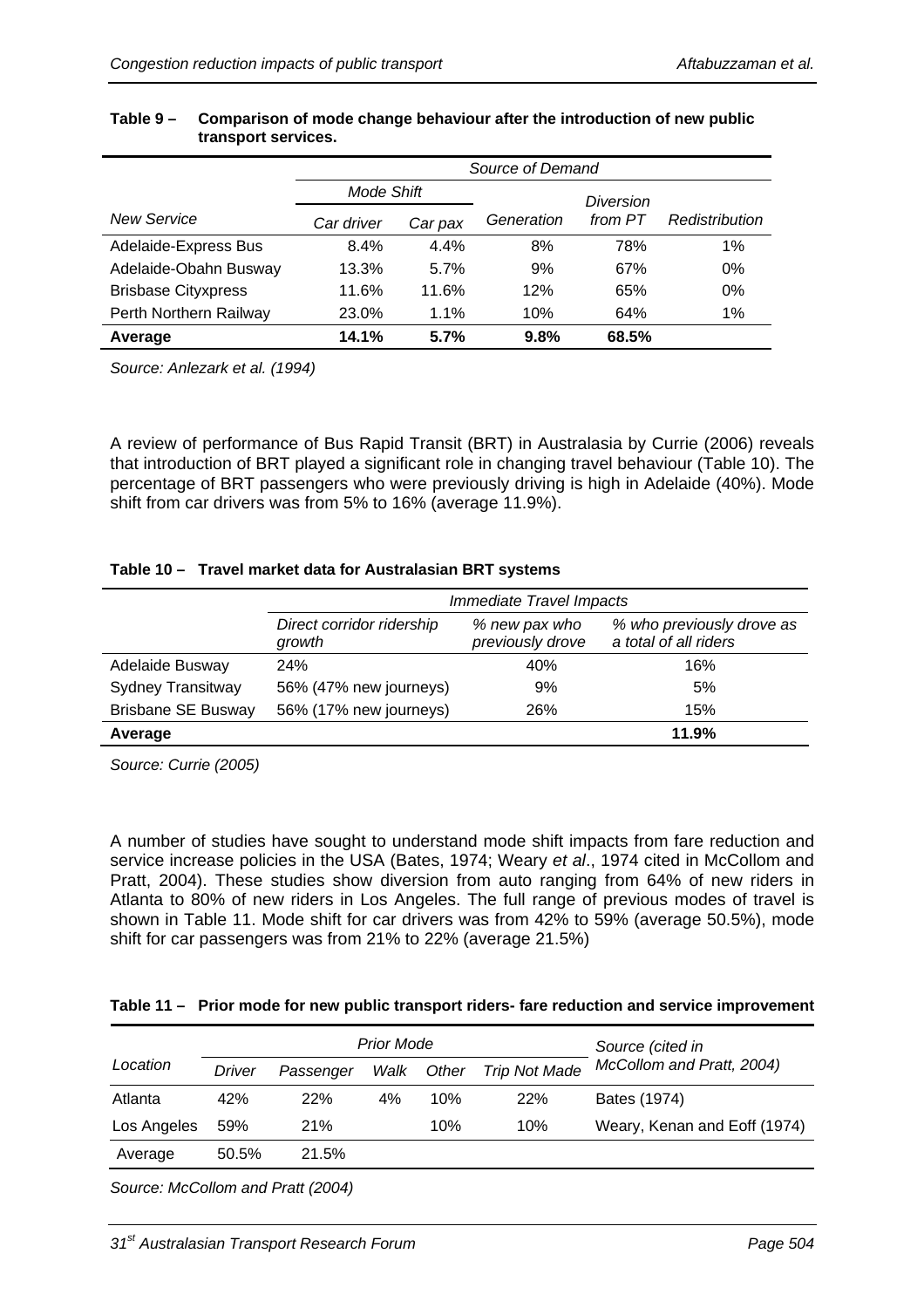Overall, mode shift for car drivers ranged from 5% to 59% (average 21.4%) and mode shift for car passengers ranged from 1% to 22% (average 11.0%) [\(Table 12](#page-10-0)). Passengers who change mode from car driving to transit act to reduce traffic congestion. Considering the view of Litman (2006) that chauffeuring trips act to increase car travel it can be assumed that travel shifting from a car lift trip to transit would also reduce car travel. The data suggests that 26.9% (21.4% car drivers + half of 11.0% car passengers as chauffeuring travellers) of travellers on new public transport services might have acted to reduce road travel ([Table 12\)](#page-10-0). This is lower than the impact suggested for removing public transport (32.4%, see section 5.1). Withdrawal of PT means users have no choice but to make a change in behaviour. Improvements leave an element of user choice in deciding travel options and will largely depend in scale on the size of improvements being made.

<span id="page-10-0"></span>

| Source                    | Mode shift (car drivers) |         | Mode shift (car passenger) |                            |
|---------------------------|--------------------------|---------|----------------------------|----------------------------|
|                           | Range                    | Average | Range                      | Average                    |
| Anlezark et al. (1994)    | 8%-23%                   | 14.1%   | 1%-12%                     | 5.7%                       |
| Currie (2005)             | $5% - 15%$               | 11.9%   | $\overline{\phantom{0}}^3$ | $\overline{\phantom{0}}^3$ |
| McCollom and Pratt (2004) | 42%-59%                  | 50.5%   | 21%-22%                    | 21.5%                      |
| Average $2$               |                          | 21.4%   |                            | 11.0%                      |

|  | Table 12 - Summary of mode shift for car drivers and passengers |
|--|-----------------------------------------------------------------|
|--|-----------------------------------------------------------------|

*2- Average of values appeared in [Table 9,](#page-9-0) [Table 10](#page-9-1) and [Table 11](#page-9-2)*

*3- Data unavailable* 

[Figure 2](#page-10-1) illustrates the relationship between mode shift to/from auto trips and the removal or improvement for public transport assuming a linear relationship between them. The figure is the linear interpolation of 32.4% (mode shift to car traffic due to removal of public transport) and 26.9% (mode shift to public transport due to improvement of PT). As suggested removal of transit has a higher impact than improvements.



<span id="page-10-1"></span>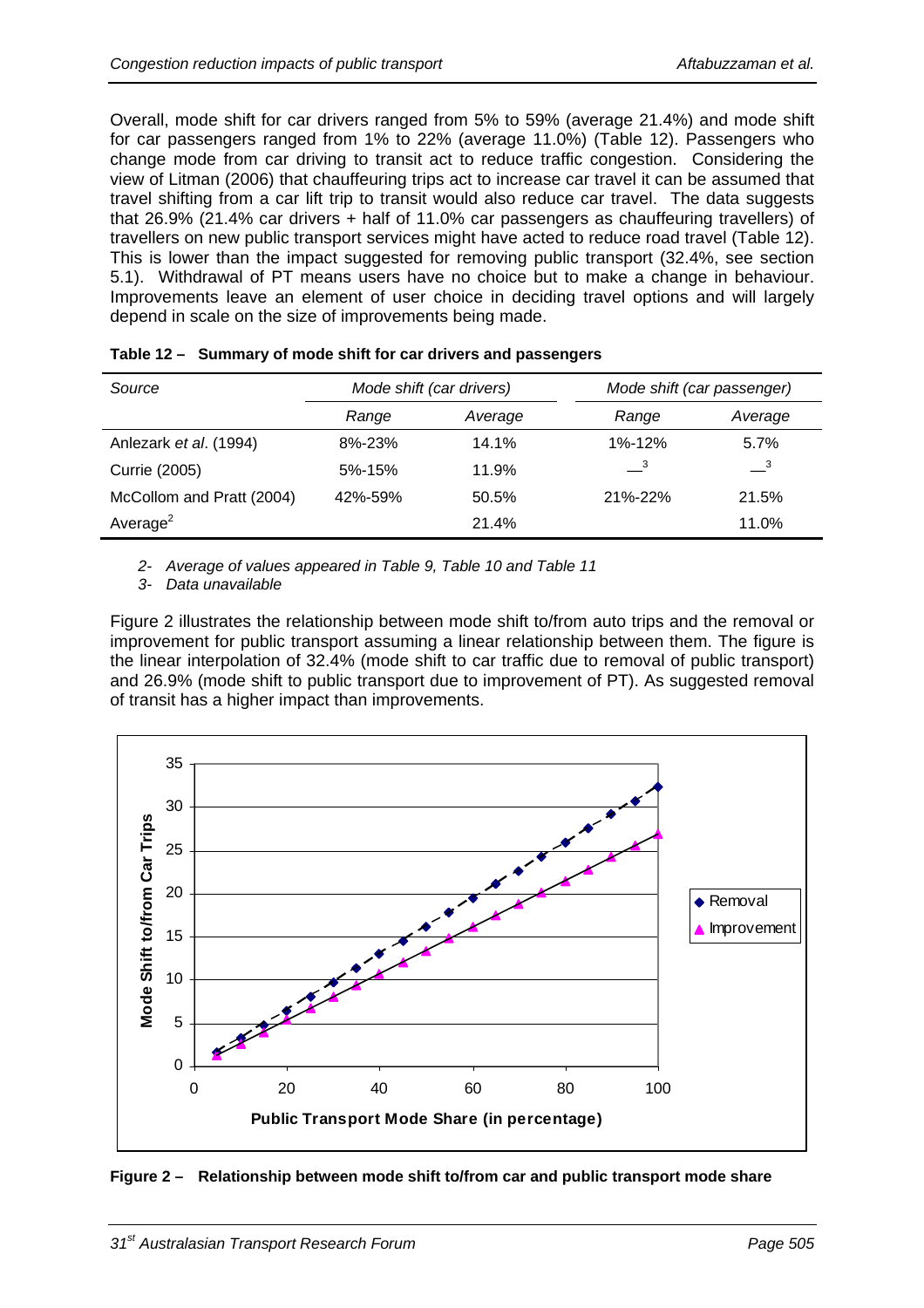# **6 Application for a hypothetical city**

This section models the congestion relief benefits of public transport for a hypothetical city by applying the evidence assembled in the previous sections. The aim is to present a simple illustration of the findings of the review by applying parameters to a hypothetical city. The performance of public transport to relieve traffic congestion depends on many city and transport variables such as population, trip rate, mode share, average trip distance, city size and density, land use, development patterns, topography, the roadway network and public transport system, existing levels of congestion, socio-economic status of users and nonusers, overall travel patter and telecommuting, peak spreading and so on. Each of those variables can be viewed as a dimension of a hyper-cube. If the impacts of those variables are to be considered, it is necessary to specify values for numerous combinations of those variables. The six parameters for this model are selected to demonstrate a practical method with easily available data for most cities. A simple model is proposed of the following form:

$$
DCB_{pr} = P \times TR \times PT \times D \times MS \times DB
$$

*Pation (1)* 

*where:* 

 $DCB_{PT}$  = Daily decongestion benefit of public transport in a city.  $P =$ population  $TR = average trip rate (trips per person per day)$  $PT =$  public transport mode share  $D =$ average trip distance  $MS =$  percentage of mode shift (additional auto travel for removal of PT)  $DB$  = unit value of decongestion benefits

The above model considers one to one relationship between decongestion benefit and other variables. A better functional form (Formula 2) would have been proposed if proper elasticity values  $(\alpha)$ 's) could have been added to Equation 1. Since appropriate elasticity values are

unknown, considering them unity, Equation 2 takes the form of Equation 1.

$$
DCB_{PT} = \alpha_0 \times P^{\alpha_1} \times TR^{\alpha_2} \times PT^{\alpha_3} \times D^{\alpha_4} \times MS^{\alpha_5} \times DB^{\alpha_6}
$$
 \tEquation (2)

Modelling with Equation 1 considers the cost impacts of removing public transport for the hypothetical city. Key parameters include:

- The mode shift impacts of removing public transport. In this case we have assumed the average of the evidence presented in section 5.1 i.e. an estimate of 32.4% of PT travel would end up using roads (including 20.2% car drivers + half of 24.3% car passengers as chauffeuring travellers).
- The unit value of congestion costs. In this case we have assumed 46.2c per additional vehicle km based on the average of the analysis in section 4.

The following assumptions are made about the demographic and transport characteristics for the hypothetical city.

- The population of the city is one million
- The average trip rate is 3.0 trips per person per day
- The public transport mode share is 10 percent
- The average trip distance is 10 km (it is assumed that trip distance remains unchanged when mode shift occurs between auto and public transport).

Using Equation 1 the congestion relief benefits of public transport are estimated as follows:

 $1,000,000 \times 3.0 \times 0.10 \times 10 \times 0.324 \times $0.462 = $449,064$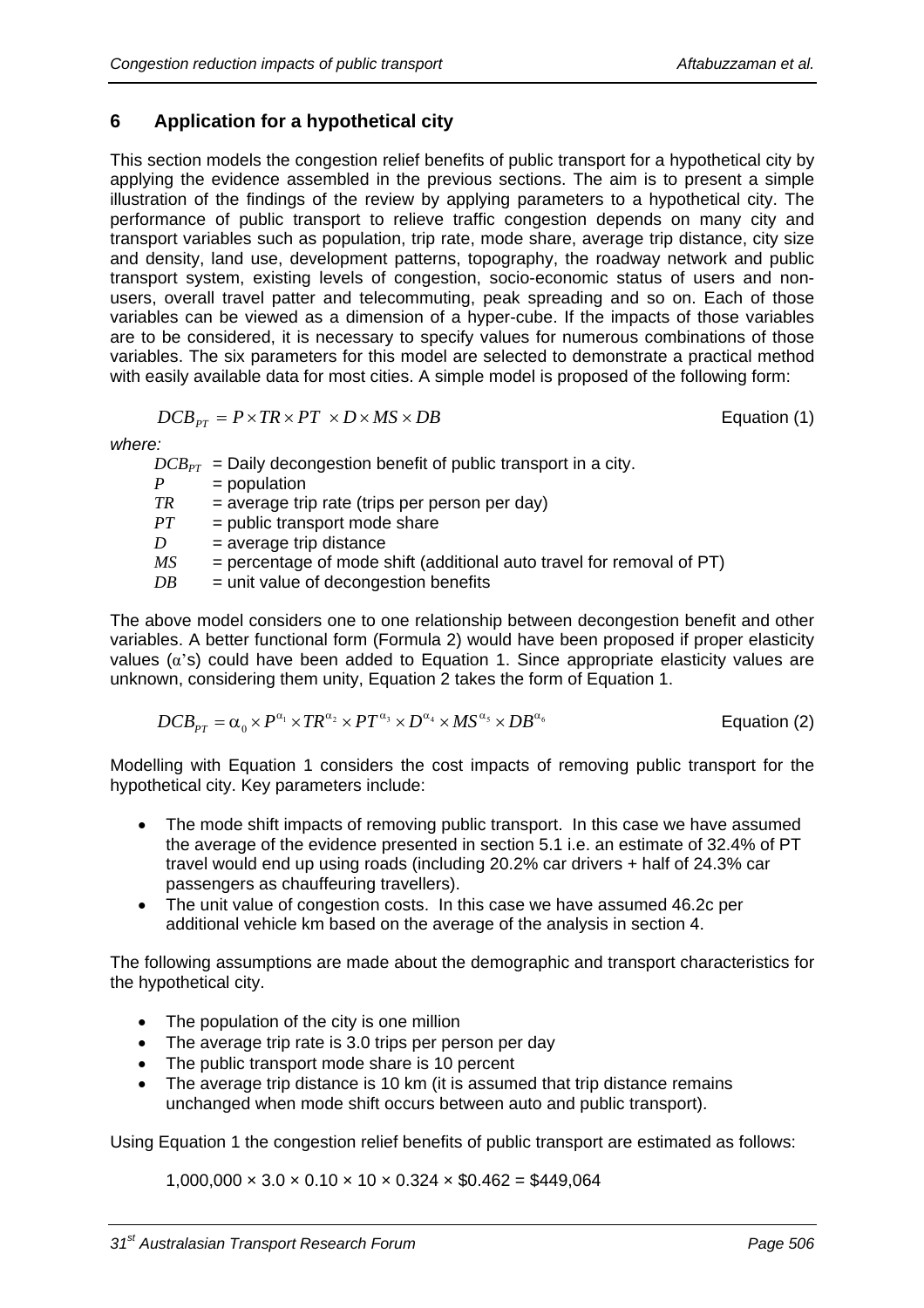

[Figure 3](#page-12-0) and [Figure 4](#page-12-1) illustrate how the outcome measures vary with population and PT mode share.

<span id="page-12-0"></span>**Figure 3 – The relationship between public transport congestion relief benefit and the city population size.** 



<span id="page-12-1"></span>**Figure 4 – The relationship between public transport congestion relief benefit and the public transport mode share.**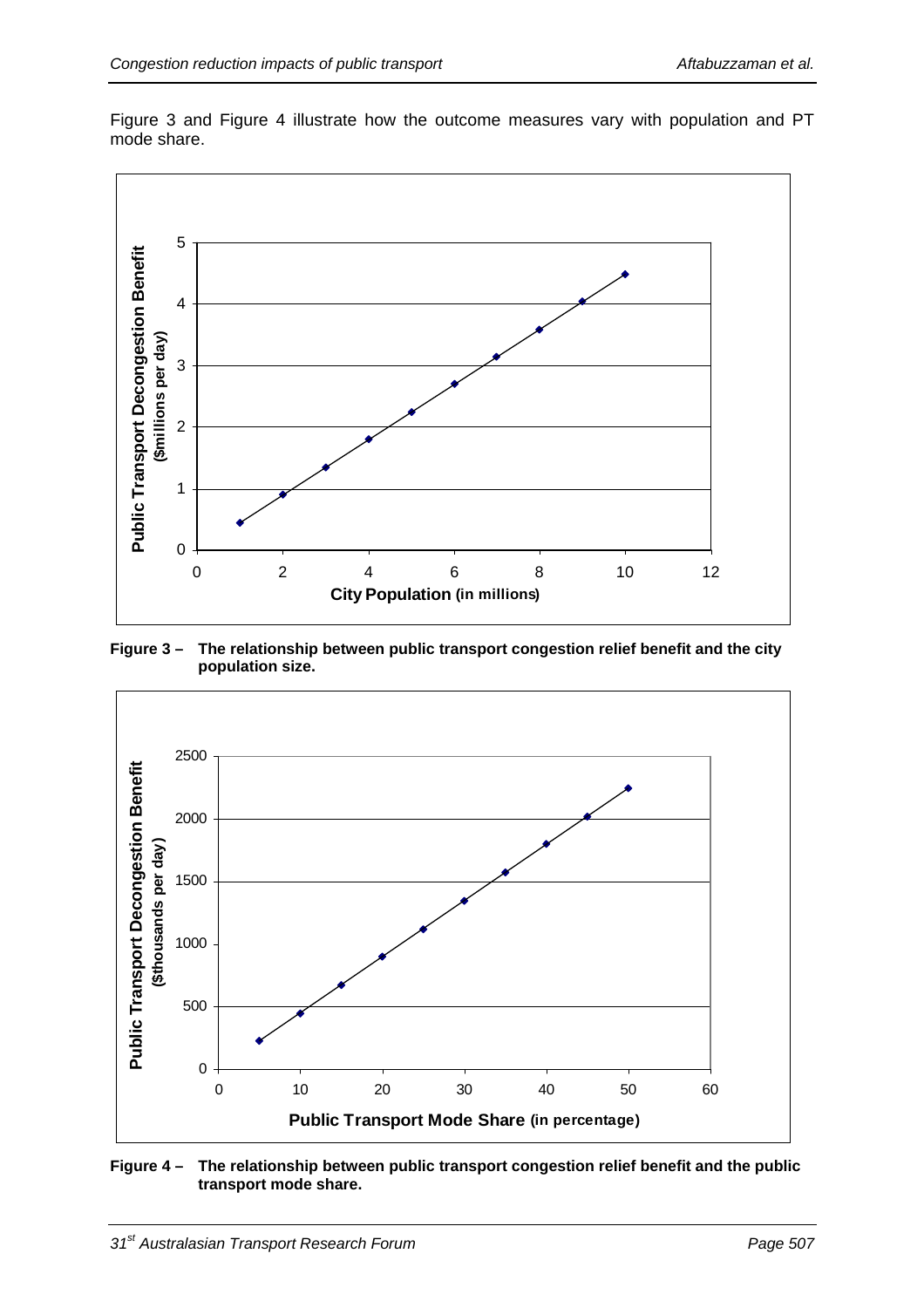# **7 Conclusion**

The paper has presented a comparative assessment of international research valuing the congestion relief benefits of public transport. It has also explored previous research methodologies evaluating congestion relief impacts and examined secondary evidence demonstrating changes in mode split associated with changes in public transport.

Congestion relief impacts are valued at between 4.4 and 151.4 cents (Australian, 2008) per marginal vehicle km of travel with an average of 46.2 cents. Valuations are higher for circumstances with greater degrees of traffic congestion and also where both travel time and vehicle operating cost savings are considered.

Mode shift evidence suggests on average some 21% of PT trips might be attracted to PT from car drivers (or could be returned to car driving if PT were removed). On average around 11% of passengers getting lift have been encouraged onto PT (or might return to getting a lift if PT were removed).

A simple model is presented to value the congestion relief benefits of PT based on population, trip rate, distance travelled and mode share. Using the average congestion valuation and mode shift evidence this has been applied to a hypothetical city to demonstrate how congestion relief impacts might vary with city size and mode shift.

A range of areas for further analysis are suggested by the research:

- A linear relationship between the unit benefit of congestion reduction and the number of users has been assumed but in reality, the unit congestion unit is expected to vary at different level of number of users.
- A simple methodology has been demonstrated using the data of a hypothetical city, further application using actual data from a range of metropolitan areas is needed to understand a congestion relief value of public transport.
- The values shown in this paper for the effects of PT removal /improvement are shortterm in nature and further research can be carried out to distinguish between the short-term and long-term effects.
- The paper does not consider the effects of land use change, existing levels of congestion, socio-economic status of users and non-users, overall travel patter and telecommuting, peak spreading and other related issues. The model in section 6 can be extended by including the effects of these variables.

Overall the analysis presents a simplified method to investigate the impact of public transport on traffic congestion. Further research is warranted to develop a comprehensive approach for understanding the congestion relief impacts of public transport.

# **Acknowledgement**

The authors would like to thank the reviewers of an earlier version of the paper for their useful comments and criticisms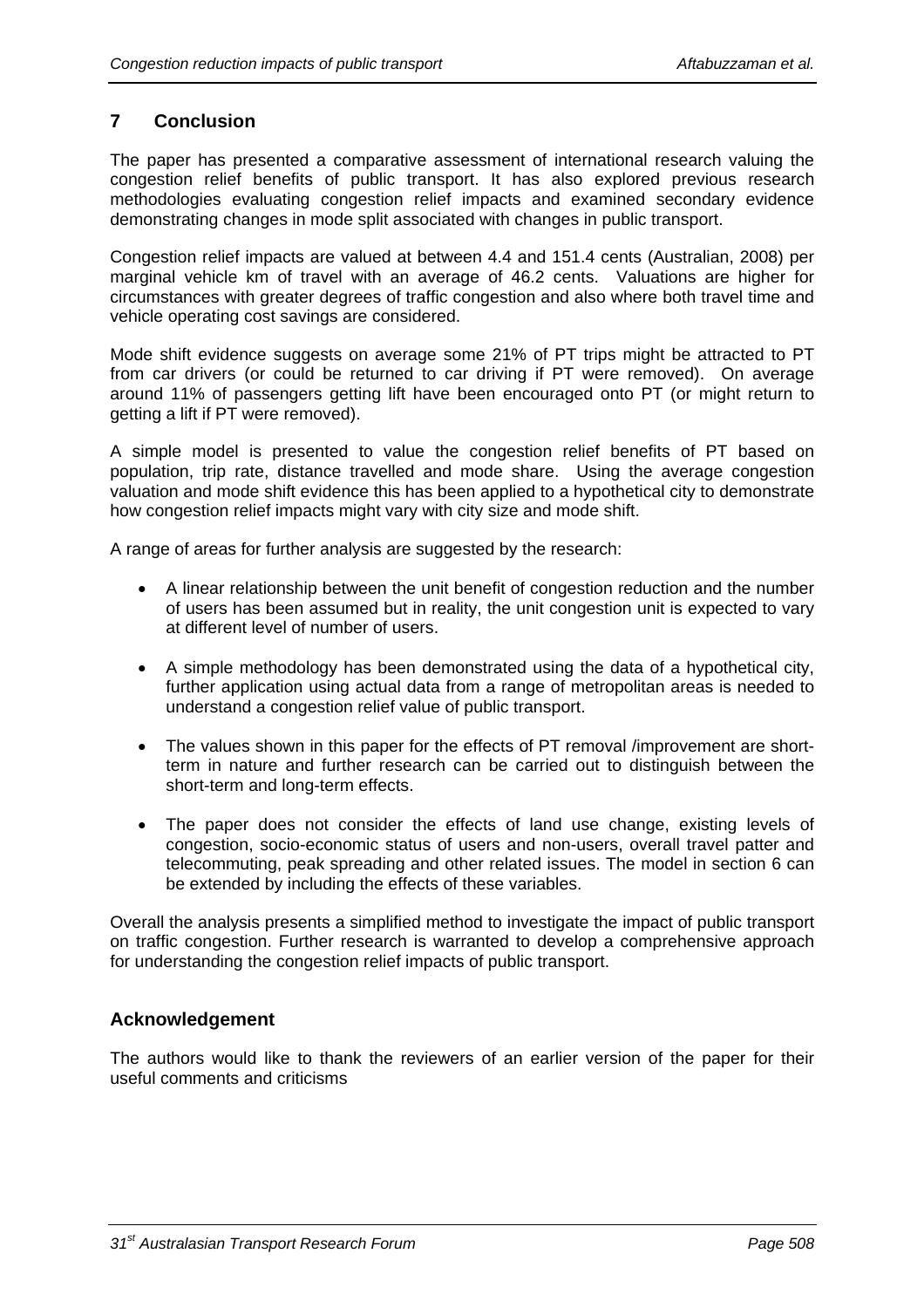# **References**

- Anlezark, A., Crouch, B. and Currie, G.V. (1994). *Trade-offs in the redesign of public transport networks, line haul, express and transit link service patterns,* 19<sup>th</sup> Australian Transportation Research Forum, pp. 261-279: Melbourne.
- ABS (2008). *Consumer Price Index*, Cat. No. 6401.0. Australian Bureau of Statistics: Canberra. <<http://www.abs.gov.au/AUSSTATS/abs@.nsf/mf/6401.0>>.
- ATC (2006). *National guidelines for transport system management in Australia: Urban transport*, Vol. 4, Australian Transport Council: Canberra.
- Beimborn, E., Horowitz, A., Schuetz, J. and Zejun, G. (1993). *Measurement of transit benefits*, prepared by the Center for Urban Transportation Studies, University of Wisconsin-Milwaukee, for Federal Transit Administration: Washington, DC, USA.
- Black, A. (1995). *Urban mass transportation planning*, McGraw Hill: New York.
- Cambridge Systematics Inc. and Apogee Research Inc. (1996), *Measuring and valuing transit benefits and disbenefits*, TCRP Report 20, Transportation Research Board, Washington, DC, USA.
- Cervero, R. (1998). *The transit metropolis: a global inquiry.* Island Press: Washington, DC, USA.
- Currie, G. (2006). 'Bus rapid transit in Australasia: Performance, lessons learned and futures', *Journal of Public Transportation,* Special Edition: BRT*,* 9(3), pp. 1-22.
- Department for Transport (2007). *Transport analysis guidance*-*Unit 3.9.5: MSA major schemes appraisal road decongestion benefits,* Department for Transport: London, UK.
- Douglas, N. (1993). *Travel demand, economic growth and transport infrastructure in rapidly growing economics*, 18th Australasian Transport Research Forum, pp. 623-636.
- Downs, A. (1992). *Stuck in traffic: coping with peak-hour traffic congestion*, The Brookings Institution: Washington, DC, USA.
- ECONorthwest and PBQD (2002). *Estimating the benefits and costs of public transport projects: a guidebook for practitioners*, TCRP Report 78, Transportation Research Board, Washington, DC, USA.
- Exel, N. J. A. V. and Rietveld, P. (2001). 'Public transport strikes and traveller behaviours', *Transport Policy*, 7(3), pp. 227-246.
- FHWA (2000). *Addendum to the 1997 federal highway cost allocation study*, Final Report, Federal Highway Administration, Washington, DC, USA.
- HLB Decision Economics Inc. (2003). *The socio-economic benefit of transit in Wisconsin*, Final Report No. 0092-03-07, Wisconsin Department of Transportation: WI, USA.
- Hyman, G. and Mayhew, L. (2002). 'Optimizing the benefits of urban road user charging', *Transport Policy*, 9(3), pp. 189-207.
- Karpouzis, G., Rahman, A., Tandy, K. and Taylor, C. (2007). *Value of CityRail to the community of New South Wales*, 30<sup>th</sup> Australasian Transport Research Forum, Melbourne, 25-27 September.